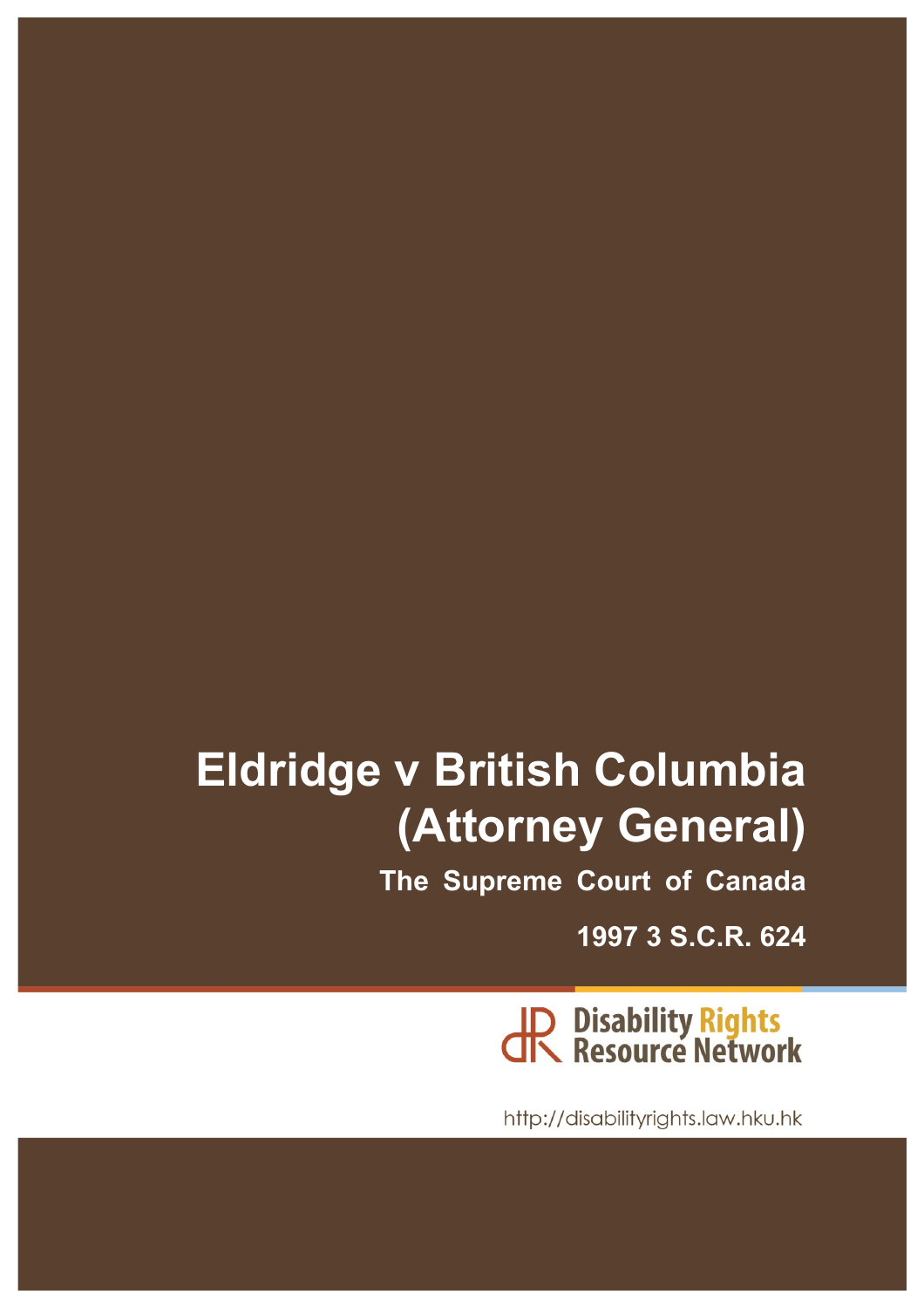Eldridge v British Columbia (Attorney General)





### **Quick Facts**

#### **Applicant:** Eldridge

**Defendant: British Columbia (Attorney)** General)

**Court:** Supreme Court of Canada

**Date Decided: 9 October 1997** 

**Issue:** Whether the denial of sign language interpretation services to the deaf under a publicly funded medical care scheme constituted discrimination on the basis of physical disability and whether such violation of equality right under the Canadian Charter of Rights and Freedoms was justified under s.1 of the Charter.

**Case Synopsis:** The appellants, Robin Eldridge and John and Linda Warren were born deaf. They preferred to communicate through sign language. After the Western Institute for the Deaf and Hard Hearing, a non-governmental organization ceased to provide free medical interpreting services for the deaf, the appellants had to pay for the sign language interpretation services to effectively communicate with their doctors. Evidence showed that in the absence of sign language interpretation services, miscommunication between deaf patients and their doctors might lead to misdiagnosis. The appellants filed a suit seeking a declaration that the failure to provide sign language interpretation services as an insured benefit under the publicly funded Medical Services Plan violated s.15 (1) of the Canadian Charter of Rights and Freedoms. In particular, S. 15(1) of the Charter stated as the following:

"Every individual is equal before and under the law and has the right to the equal protection and equal benefit of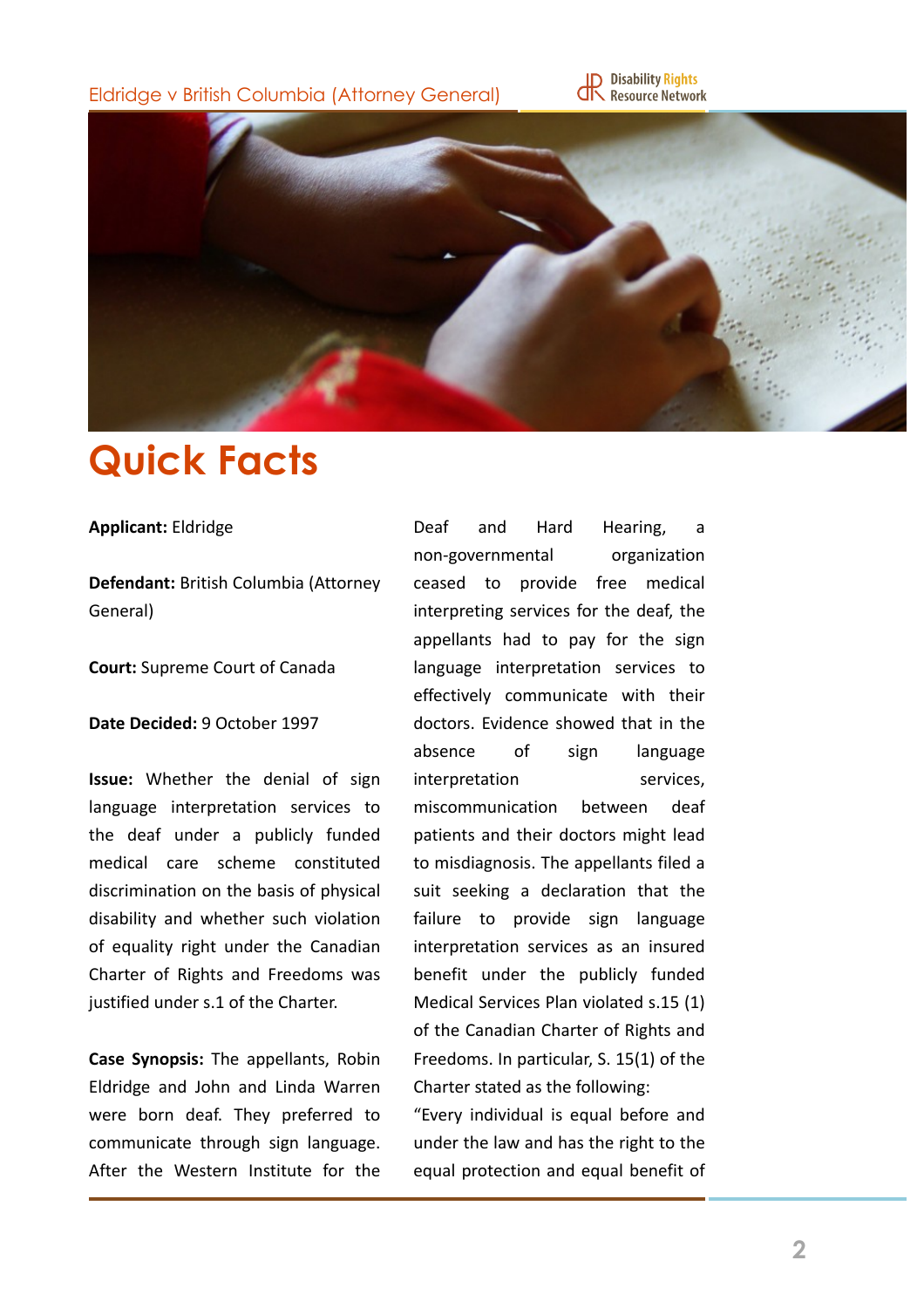### Eldridge v British Columbia (Attorney General)



the law without discrimination ... based on race, national or ethnic origin, colour, religion, sex, age or mental or physical disability."

The Court accepted that effective communication was an integral part of medical services and concluded that the absence of a publicly funded sign

language interpretation services violated the appellants' equality rights. The violation is in form of denying appellants the equal benefit of the provincial health care system and barring them to enjoy the same quality of the medical services as that provided to the hearing people.

### **Procedural Background**

#### **Supreme Court of British Columbia**

The court rejected the appellants' claim on the ground that sign language interpretation was ancillary to the medical services. There was no positive duty on the government conferred by s. 15 to provide benefits.

#### **British Columbia Court of Appeal**

The majority ruled that hospitals were not caught by the Charter as they were not "government" within s.32 of the Charter The minority decision was that effective communication was an integral part of medical care services, so failure to provide sign language interpretation constituted the infringement of right. However, the infringement was saved by s1 due to the deference to administration.

#### **Appeal to Supreme Court of Canada**

Leave to appeal was granted and the Supreme Court of Canada heard the appeal.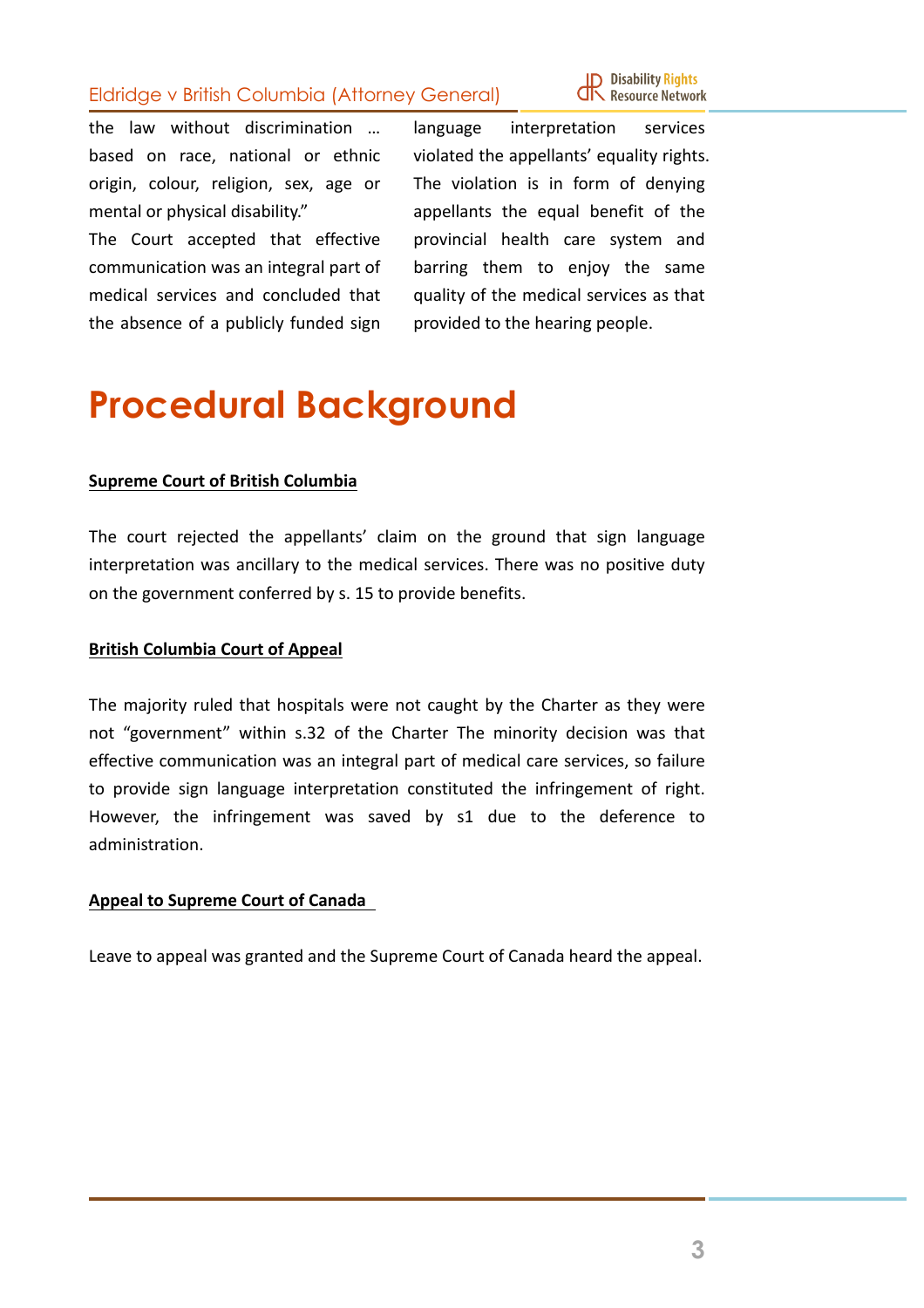

### **Case Summary**

### Application of the Charter to hospital decision (section 32, the Charter)

S32 (1) restricted the application of the Charter that it applies to "(a) the parliament and government of Canada" and "(b) the legislature and government of each province".

In interpreting s 32 of the Charter, the Court construed the term "government" broadly and set out the principle that the government could not evade her responsibilities under the Charter by privatization of the implementation of the policies or services. As such, a private entity can be subject to the Charter scrutiny in relation to its "inherently governmental actions" and its performance of "specific government programme".

The Court rejected the argument that the hospitals were private entities only and thus not satisfied the requirement of "government" for the application of the Charter. The Court said that although the hospitals may be autonomous in their daily operation, they were agents for the government to provide the specific medical services set out in the Hospital Insurance Act. This was because the hospitals were merely a vehicle appointed by the legislation to provide the medical care services in the social welfare programme. Besides, the hospitals were not entirely free to perform their functions since the government was still in control of the content of the services and the persons entitle to the services. Therefore, their actions satisfied the meaning of "government" under s.32 of the Charter. The Court also concluded that the Medical Services Commission satisfied the term "government", by virtue of its sole objective to implement a government policy to ensure all residents enjoying medically required services free of charge.

Applying the principle to the current facts, the court ruled that the hospital and the Commission's decision not to provide free sign language interpretation services in respect of implementing the objective of providing medical care services under the two pieces of Legislation attracted the Charter's scrutiny.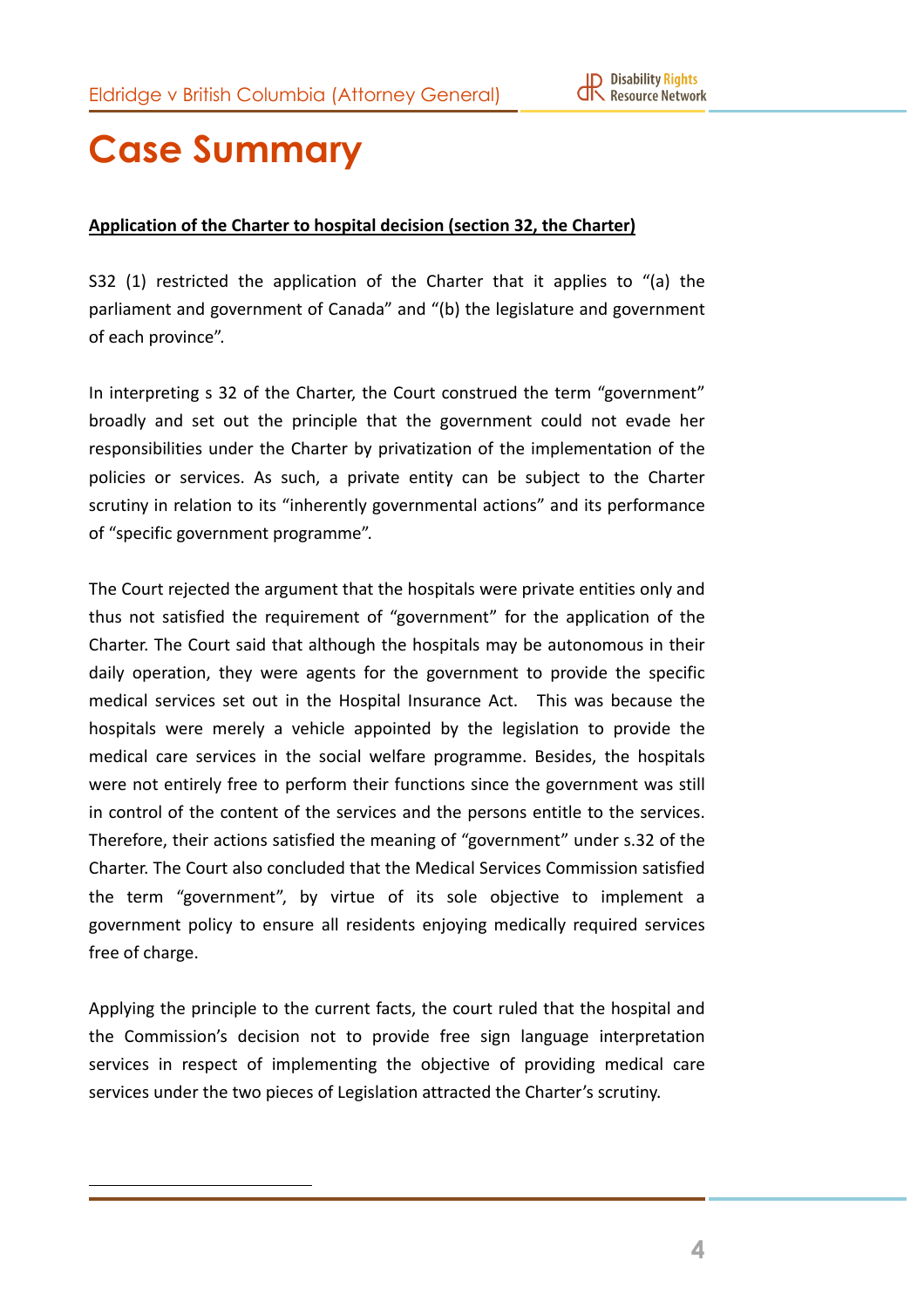

### **Failure constituted infringement (section15 (1), the Charter)**

Before deciding whether the appellants were afforded equal benefit of the law without discrimination under  $s15$  (1), the Court emphasized the principle of substantive equality and highlighted that the principle was to ensure that the benefit of the law was in practice accessible by the disadvantaged groups.

The Court held that effective communication was "quite obviously an integral part of the provision of medical services". The expert report adduced by the appellants noted that miscommunication between the deaf population and their doctors might lead to misdiagnose. The appellants' doctor also testified that writing was time consuming and, in some circumstances, unpractical as a means of communication with the deaf patients. By relying on expert reports and the testimony of the appellants, the Court agreed the importance of sign language interpretation services for the deaf people to have an effective communication with their doctors, and decided that they were not merely an ancillary service to health care services.

On the face of the health care system, it applied equally to the hearing and deaf population that all provincial residents were entitled to receive certain medical services free of charge. However, the Court pointed out that this facially neutral policy brought the adverse discrimination effect. Given the importance of effective communication in the medical care system, the Court held that since the deaf population had to pay additional fee for sign language interpretation services to have the equal quality of medical care services as the hearing population, the failure to provide publicly-funded sign interpretation services denied the deaf population of equal benefit of the health care system stipulated under the two Acts, contrary to section  $15(1)$  of the Charter.

#### **Possible justification of the infringement**

S1 of the Charter provides that the rights are "subject only to such reasonable limits prescribed by law as can be demonstrably justified in a free and democratic society." The Court considered the reasonable limits should only be in the form of minimum impairment of the benefits.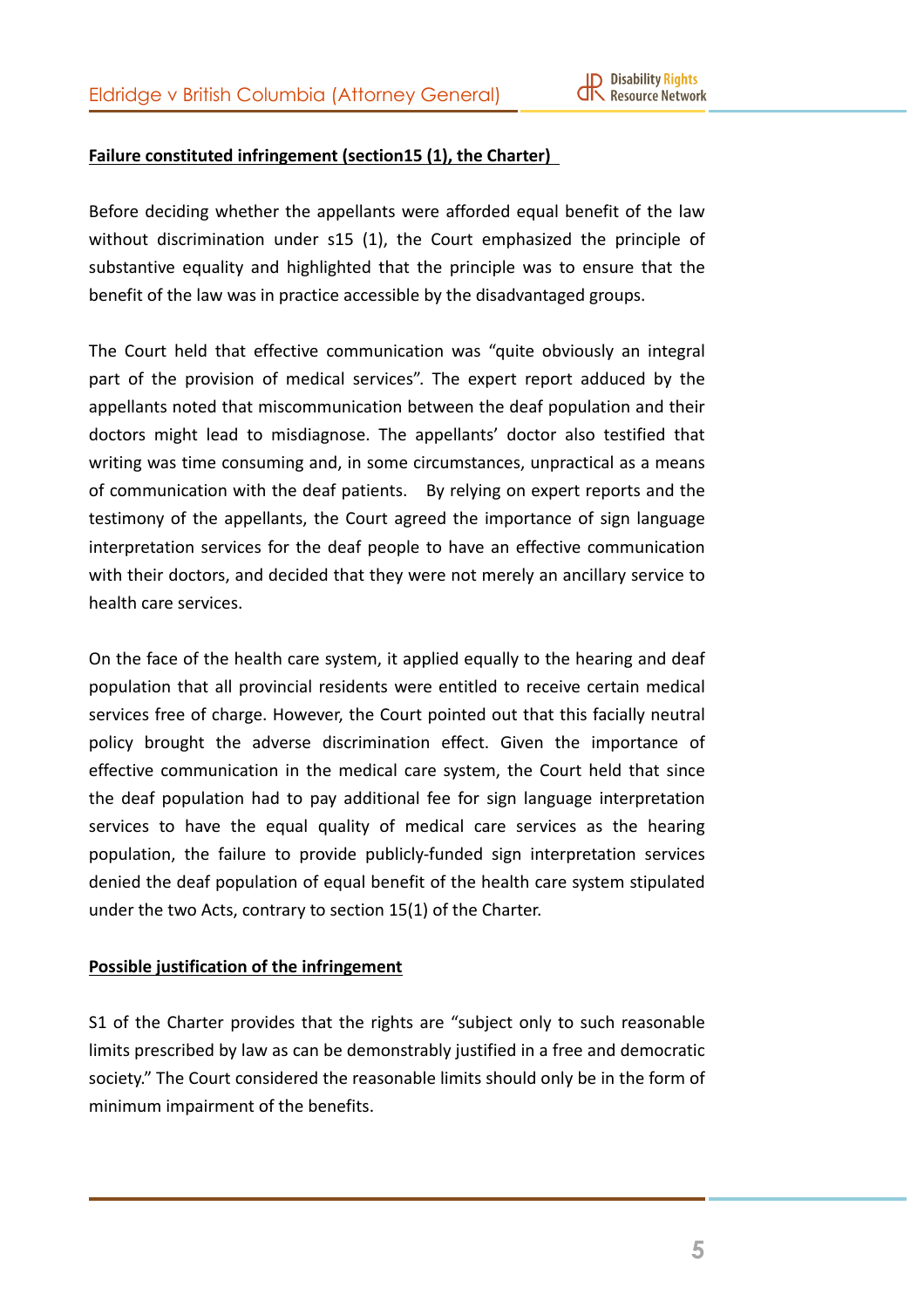

The Court ruled that the total denial of sign language interpretation did not constitute a minimum impairment of  $s.15$  (1). The estimated cost of providing such services for the whole British Columbia was only  $\frac{1}{2}$  150,000, approximately 0.0025% of the provincial health care budget then.

The Court granted a declaration that this failure was unconstitutional and to direct the government to make necessary accommodation to rectify the unconstitutionality of the current system.

## **Significance**

Firstly, the actual change and definite assistance offered to the deaf population because of the case is noteworthy. The *Eldridge* case was relied upon in the recent decision *Canadian Association of Deaf v Canada.* In the *Canadian* **Association of Deaf** case, the Court decided that sign language interpretation services should be provided and paid for by the Government of Canada when a deaf or hard-of-hearing person receives services from or participates in programs administered by the Government of Canada. The reasonable accommodation for the deaf population was not limited to the context of heath care system, but extended to other social context.

Secondly, this case has great impact over the Canadian legal framework. This case broadens the range of entities that can be under the scrutiny of the Charter. Prior to the *Eldridge* case, the *Stoffman v. Vancouver General Hospital* case was the authority of to what extent the Charter applied in the health care setting. In **Stoffman**, the hospital did not form part of "government" within the meaning of section 32(1) of the Charter as the hospital management was not subject to the government control. The **Eldridge** case broadened the scope of Charter's application to the private entities, which implemented specific government policies and programmes. Therefore, the hospitals providing medical services under the comprehensive social welfare programme designed by the Act shall be under Charter's scrutiny in relation to the specific programme. By virtue of this decision, the government cannot evade the duty imposed by the Charter simply by privatization of its policy of provision of services and welfare. This case enables the citizens to hold their government accountable under the Charter if the government has effective control over the agenda of the private entities.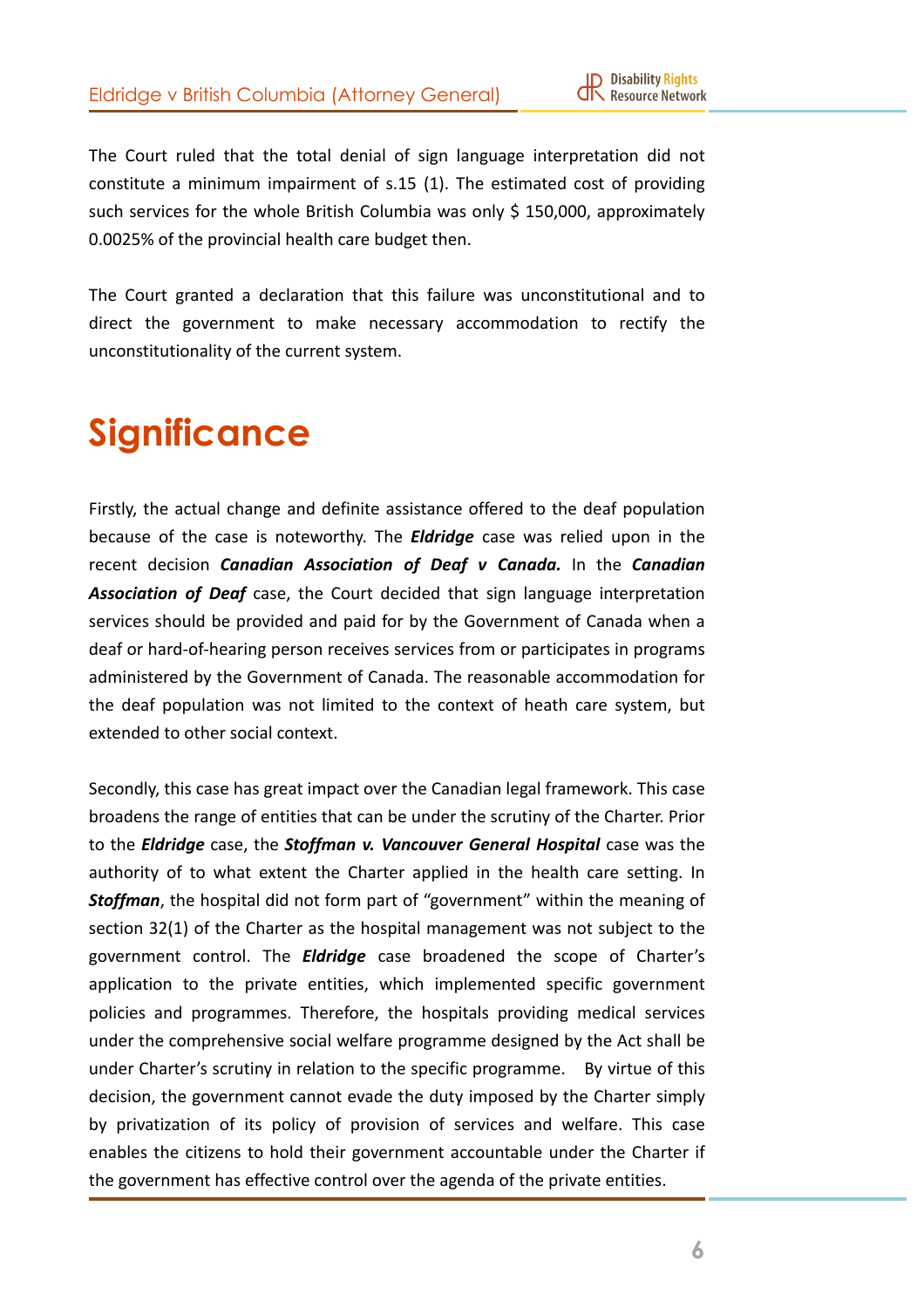

Moreover, the Court rejected American Supreme Court's approach of formal equality and adhered to the notion of substantive equality. This case placed on the government a positive duty to take special measures of accommodation to ensure the disadvantaged groups can enjoy the benefits afforded by the law. The Court rule that once the government provides a benefit, it must do so equally and has an obligation to ensure the benefits are accessible to the disadvantaged group in practice.

Furthermore, the relevant activists, such as David Lepofsky from Ontario, relied on this case as a useful political tool to lobby the government to have a piece of provincial accessibility legislation. As suggested by Professor Mayerson and Professor Yee, the *Eldridge* case had great influence over Canadian legislation as evidenced by the 1998 amendments to the Canadian Human Rights Act requiring employers to positively accommodate special needs short of undue hardship.

### **Context**

The main issue in the case is the access to public benefits conferred by legislation by the disability groups. The access issue of health care services is very important, as there is a growing number of Canadians (13.7 % in 2012) living with certain types of physical and mental disabilities. The disability rate increases with age. Most of the Canadians would face certain extent or form of disabilities as a result of being old, such as restrictions on hearing and visual and mobility.

The relevant background in the **Eldridge** case was that in British Columbia, medical services were funded under the Medical and Health Care Act and Hospital Insurance Act; provincial residents were entitled to free medical services. The Commission and hospitals had the discretion as to what to provide as medically required benefits and hospital services. Neither the Commission nor hospitals provided sign interpretation services to the deaf for medical services. The deaf hearing population could not enjoy the same quality of medical benefits as the hearing population under the system since they had to pay extra fees for the communication services of sign language interpretation.